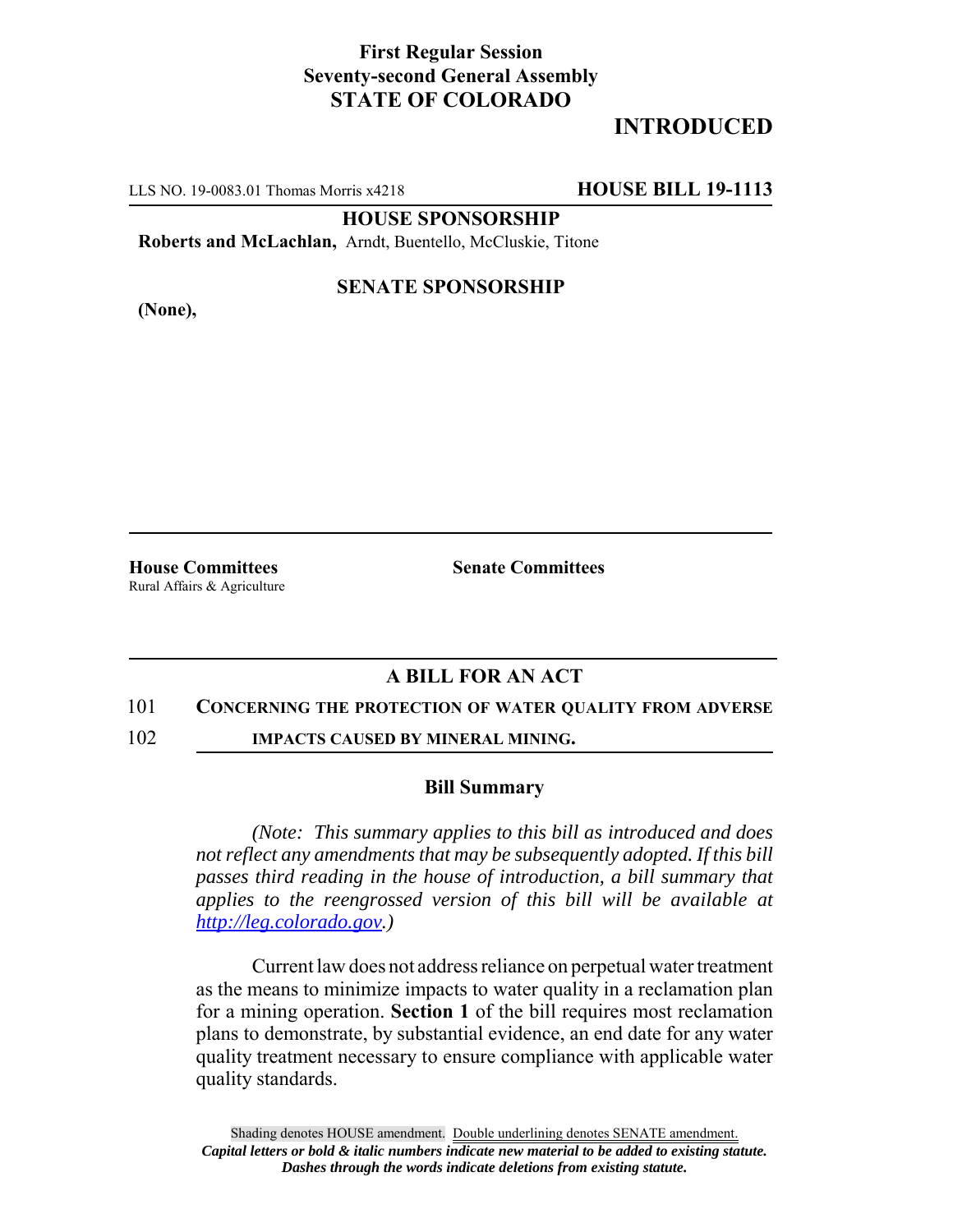Current law allows a mining permittee to submit an audited financial statement as proof that the operator has sufficient funds to meet its reclamation liabilities in lieu of a bond or other financial assurance. **Section 2** eliminates this self-bonding option and also requires that all reclamation bonds include financial assurances in an amount sufficient to protect water quality, including costs for any necessary treatment and monitoring costs.

| $\mathbf{1}$   | Be it enacted by the General Assembly of the State of Colorado:          |
|----------------|--------------------------------------------------------------------------|
| $\overline{2}$ | <b>SECTION 1.</b> In Colorado Revised Statutes, 34-32-116, amend         |
| 3              | $(3)$ , $(7)$ introductory portion, and $(7)(g)$ as follows:             |
| $\overline{4}$ | 34-32-116. Duties of operators - reclamation plans. $(3)$ On the         |
| 5              | anniversary date of the permit each year, the operator shall submit:     |
| 6              | (a) $\alpha$ report and A map showing the extent of current disturbances |
| $\tau$         | to affected land; AND                                                    |
| 8              | (b)<br>A REPORT DESCRIBING THE AFFECTED LAND AND THE                     |
| 9              | SURROUNDING AREA, INCLUDING:                                             |
| 10             | (I)<br>CHANGES OVER THE PRECEDING YEAR REGARDING ANY                     |
| 11             | DISTURBANCES TO THE PREVAILING HYDROLOGIC BALANCE;                       |
| 12             | (II)<br>CHANGES OVER THE PRECEDING YEAR REGARDING ANY                    |
| 13             | DISTURBANCES TO THE QUALITY AND QUANTITY OF WATER IN SURFACE             |
| 14             | AND GROUNDWATER SYSTEMS;                                                 |
| 15             | (III) Reclamation accomplished to date and during the preceding          |
| 16             | year;                                                                    |
| 17             | (IV) New disturbances that are anticipated to occur during the           |
| 18             | upcoming year; and                                                       |
| 19             | (V) Reclamation that will be performed during the upcoming year.         |
| 20             | (7) Reclamation plans and the implementation thereof shall OF            |
| 21             | RECLAMATION PLANS MUST conform to the following general                  |
| 22             | requirements:                                                            |
|                |                                                                          |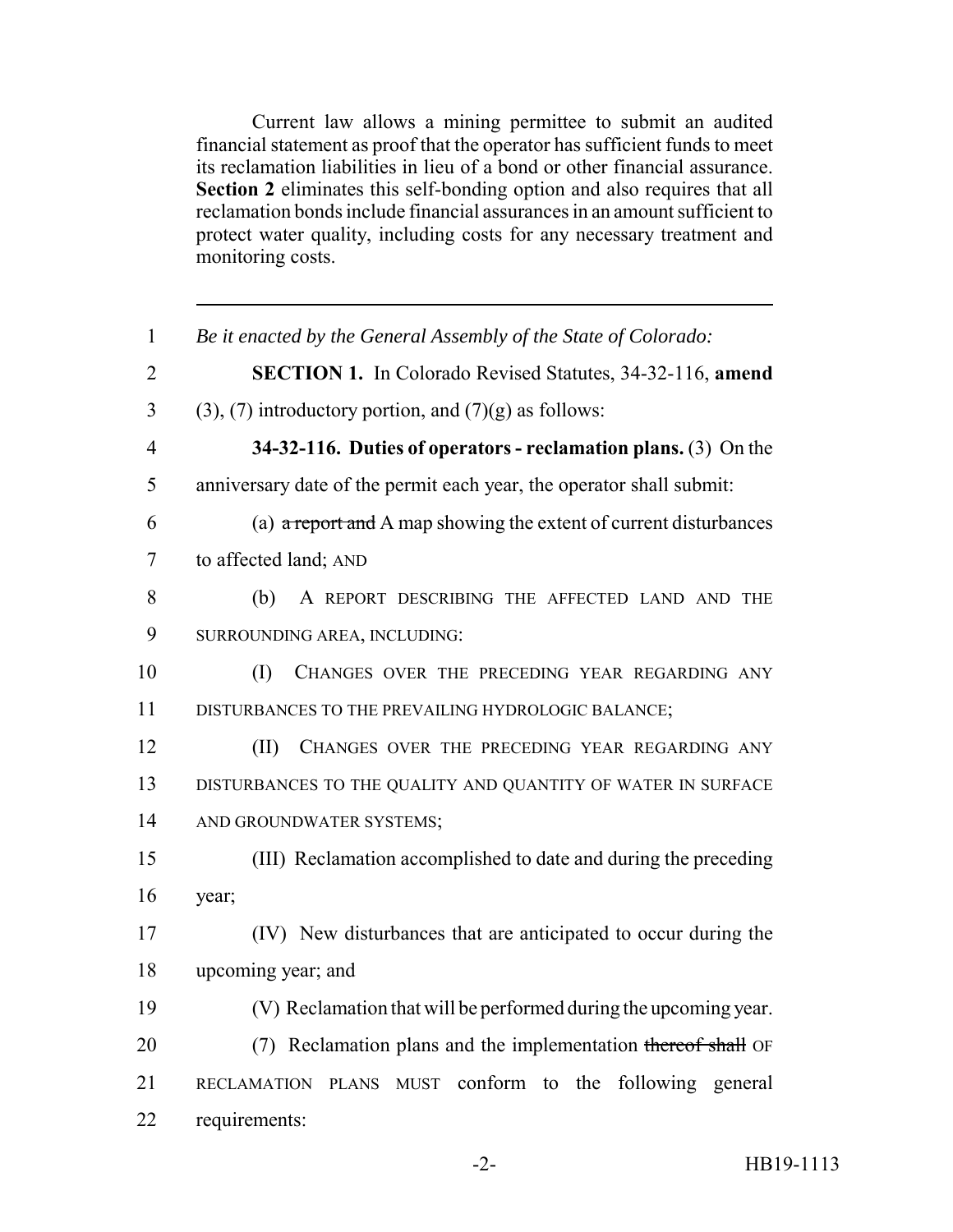(g) (I) Disturbances to the prevailing hydrologic balance of the affected land and of the surrounding area and to the quality and quantity of water in surface and groundwater systems both during and after the mining operation and during reclamation shall be minimized.

5 (II) EXCEPT AS SPECIFIED IN SUBSECTIONS  $(7)(g)(III)$  AND (7)(g)(IV) OF THIS SECTION, A RECLAMATION PLAN FOR A NEW OR AMENDED PERMIT MUST DEMONSTRATE, BY SUBSTANTIAL EVIDENCE, AN END DATE FOR ANY WATER QUALITY TREATMENT NECESSARY TO ENSURE COMPLIANCE WITH APPLICABLE WATER QUALITY STANDARDS.

 (III) THE BOARD MAY APPROVE A RECLAMATION PLAN THAT LACKS SUBSTANTIAL EVIDENCE OF AN END DATE FOR ANY NECESSARY WATER QUALITY TREATMENT IF THE NEW OR AMENDED PERMIT INCLUDES AN ENVIRONMENTAL PROTECTION PLAN AND RECLAMATION PLAN ADEQUATE TO ENSURE COMPLIANCE WITH APPLICABLE WATER QUALITY STANDARDS AND UPON MAKING A WRITTEN DETERMINATION:

 (A) FOR AN AMENDED RECLAMATION PLAN, EXCEPT AS PROVIDED IN SUBSECTION  $(7)(g)(III)(B)$  OF THIS SECTION, THAT THE WATER QUALITY IMPACTS THAT HAVE OCCURRED OR ARE OCCURRING FOR WHICH NO REASONABLE END DATE FOR WATER QUALITY TREATMENT CAN BE ESTABLISHED WERE EITHER UNFORESEEN AT THE TIME OF APPROVAL OF THE RECLAMATION PLAN OR EXISTING AT A MINE SITE PERMITTED BEFORE JANUARY 1, 2019; OR

 (B) FOR A NEW OR AMENDED RECLAMATION PLAN FOR A PERMIT INVOLVING A SITE THAT WAS PREVIOUSLY MINED BUT WAS NOT PERMITTED AS OF JANUARY 1, 2019, THAT EXISTING WATER QUALITY CONDITIONS DO NOT MEET APPLICABLE WATER QUALITY STANDARDS AND NO REASONABLE END DATE FOR WATER QUALITY TREATMENT CAN BE ESTABLISHED.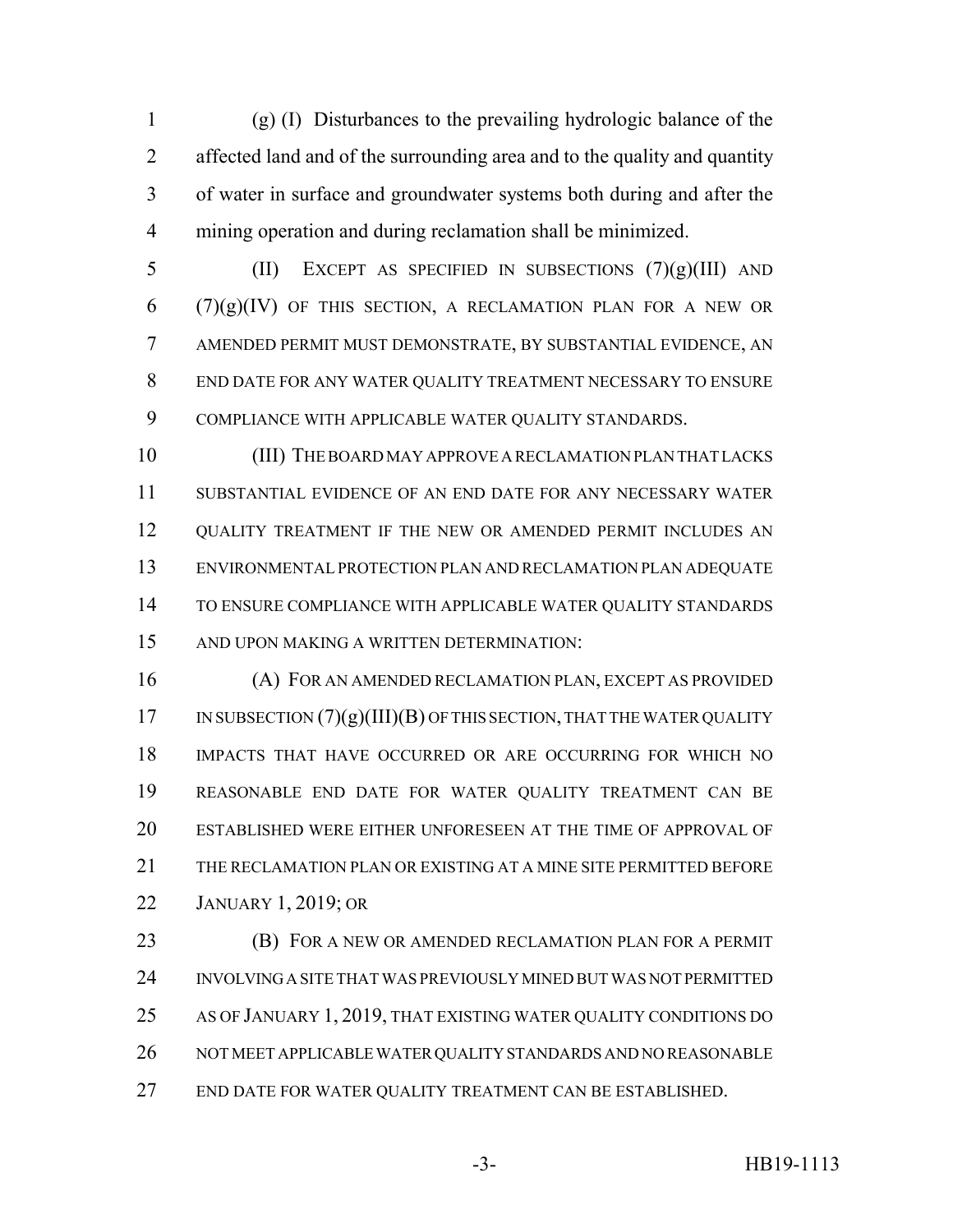(IV) THE BOARD MAY APPROVE A NEW RECLAMATION PLAN THAT LACKS SUBSTANTIAL EVIDENCE OF AN END DATE FOR ANY NECESSARY WATER QUALITY TREATMENT IF A PERMIT APPLICATION IS SUBMITTED AND THE RECLAMATION PLAN IS LIMITED TO REMOVING OR OTHERWISE TREATING ALREADY-MINED ORE OR OTHER WASTE MATERIALS, INCLUDING MINE DRAINAGE OR RUNOFF, AS PART OF A NONCOMMERCIAL CLEANUP.

 (V) Nothing in this paragraph (g) shall be construed to allow 8 SUBSECTION  $(7)(g)$  ALLOWS the operator to avoid compliance with other 9 APPLICABLE statutory provisions governing well permits, and augmentation requirements, and replacement plans. when applicable.

 **SECTION 2.** In Colorado Revised Statutes, 34-32-117, **amend** 12 (4)(b)(I), (6)(b), and (6)(c); and **repeal** (3)(f)(VI) and (3)(f)(VII) as follows:

 **34-32-117. Warranties of performance - warranties of financial responsibility - release of warranties - applicability - repeal.** (3) (f) Proof of financial responsibility may consist of any one or more of the following, subject to approval by the board:

 (VI) A certified financial statement for the financial warrantor's most recent fiscal year and a certification by an independent auditor that: 20 (A) The financial warrantor is the issuer of one or more currently 21 outstanding senior credit obligations that have been rated by a nationally 22 recognized rating organization;

 (B) Said obligations enjoy a rating of 'A' or better; and 24 (C) At the close of the financial warrantor's most recent fiscal 25 year, his or her net worth was equal to or greater than two times the 26 amount of all financial warranties;

(VII) A certified financial statement for the financial warrantor's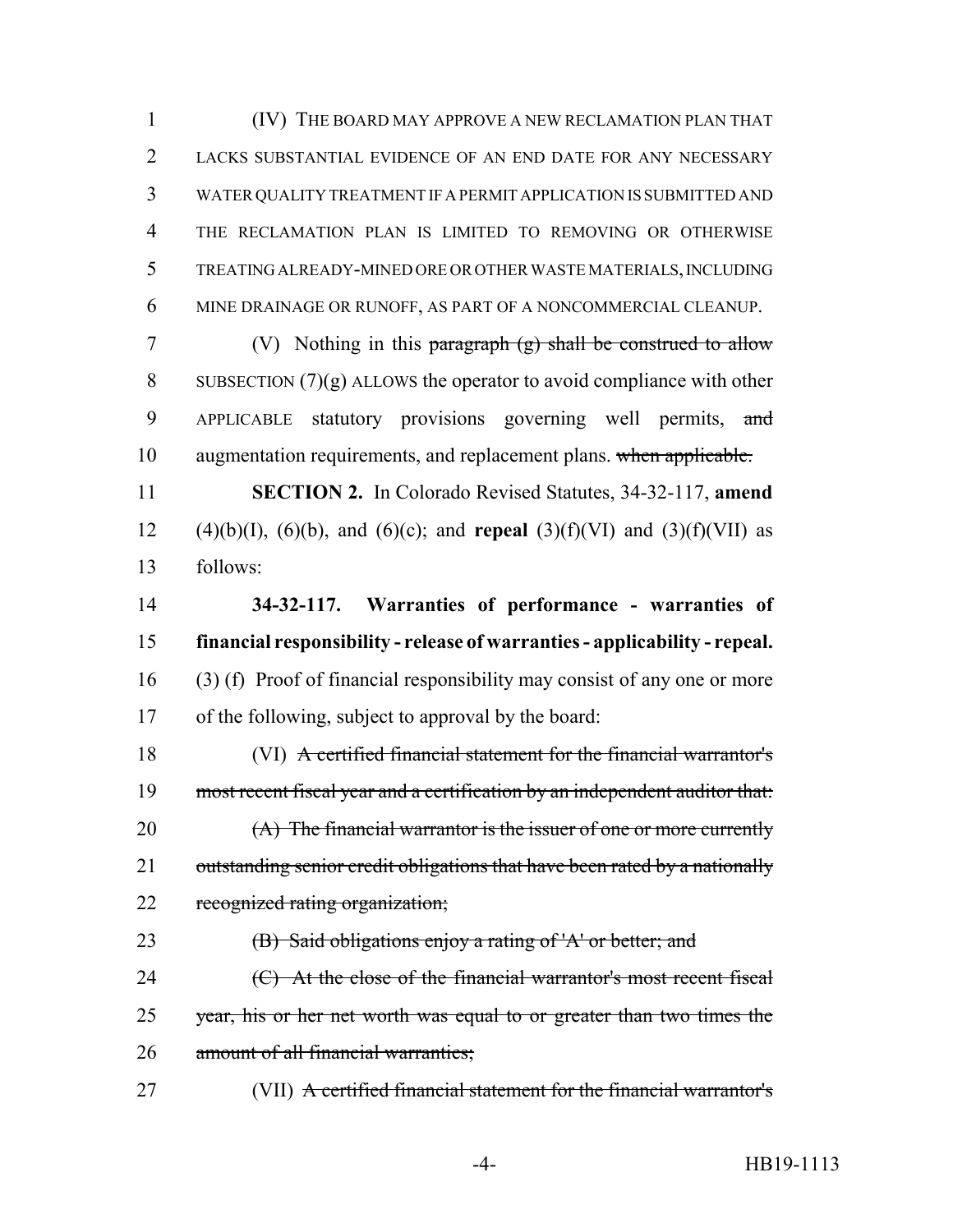most recent fiscal year and a certification by an independent auditor that 2 as of the close of said year:

 (A) The financial warrantor's net worth was at least ten million dollars and was equal to or greater than two times the amount of all financial warranties;

 (B) The financial warrantor's tangible fixed assets in the United States were worth at least twenty million dollars;

 (C) The financial warrantor's total liabilities-to-net-worth ratio was not more than two to one; and

 (D) The financial warrantor's net income, excluding nonrecurring 11 items, was positive. Nonrecurring items which affect net income should 12 be stated in order to determine if they materially affect self-bonding 13 capacity.

 (4) (b) (I) In any single year during the life of a permit, the amount 15 of required financial warranties shall MUST not exceed the estimated cost of fully reclaiming all lands to be affected in said year, plus all lands affected in previous permit years and not yet fully reclaimed. For the 18 purpose of this paragraph  $(b)$  SUBSECTION  $(4)(b)(I)$ , reclamation costs shall be computed with reference to current reclamation costs. The 20 amount of the financial warranty shall MUST be sufficient to assure the completion of reclamation of affected lands if the office has to complete 22 such THE reclamation due to forfeiture, Such INCLUDING ALL MEASURES COMMENCED OR REASONABLY FORESEEN TO ASSURE THE PROTECTION OF WATER RESOURCES, INCLUDING COSTS NECESSARY TO COVER WATER QUALITY PROTECTION, TREATMENT, AND MONITORING AS MAY BE 26 REQUIRED BY PERMIT. THE financial warranty shall MUST include an additional amount equal to five percent of the amount of the financial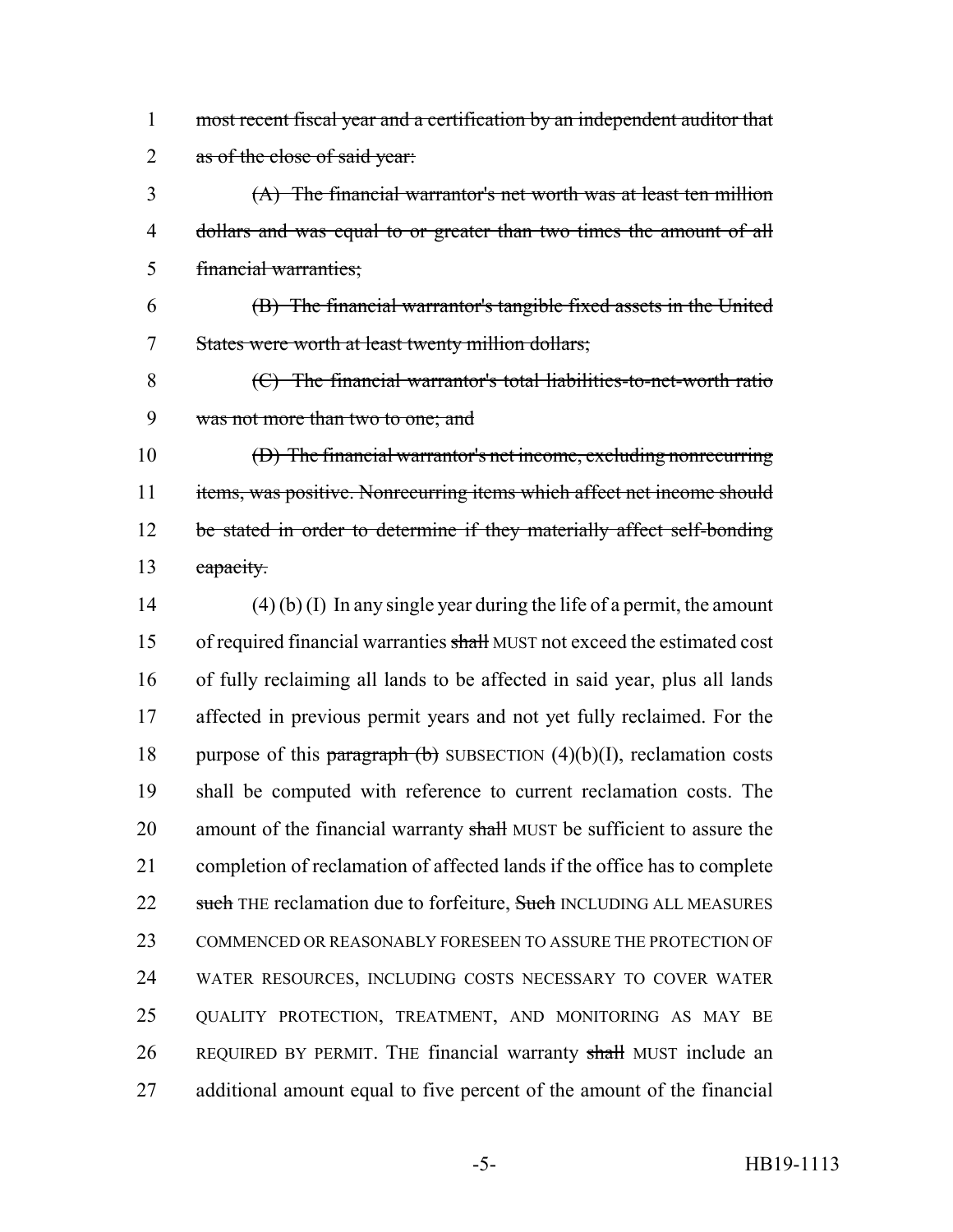1 warranty to defray the administrative costs incurred by the office in 2 conducting the reclamation.

3 (6) (b) (I) Each financial warrantor providing proof of financial 4 responsibility in a form described in subparagraphs (IV) to (VII) of 5 paragraph (f) of subsection (3) SUBSECTION  $(3)(f)(IV)$ ,  $(3)(f)(V)$ , or in 6 subsection (8) of this section shall annually cause to be filed with the 7 board a certification by an independent auditor that, as of the close of the 8 financial warrantor's most recent fiscal year, the financial warrantor 9 continued to meet all applicable requirements of said subparagraphs THE 10 APPLICABLE SUBSECTION. Financial warrantors who THAT no longer meet 11 said THE requirements shall instead cause to be filed an alternate form of 12 financial warranty.

 (II) (A) THE BOARD SHALL PROVIDE A REASONABLE PERIOD OF TIME, NOT TO EXCEED ONE YEAR AFTER THE EFFECTIVE DATE OF THIS SUBSECTION (6)(b)(II), TO FINANCIAL WARRANTORS THAT, AS OF THE 16 EFFECTIVE DATE OF THIS SUBSECTION  $(6)(b)(II)$ , HAD PROOF OF FINANCIAL 17 RESPONSIBILITY UNDER SUBSECTION  $(3)(f)(V)$  OR  $(3)(f)(V)$  OF THIS SECTION, AS THEY EXISTED IMMEDIATELY BEFORE THE EFFECTIVE DATE OF 19 THIS SUBSECTION (6)(b)(II), TO FILE AN ALTERNATE FORM OF FINANCIAL WARRANTY.

21 **(B)** THIS SUBSECTION  $(6)(b)(II)$  IS REPEALED, EFFECTIVE 22 SEPTEMBER 1, 2021.

23 (c) Each financial warrantor providing proof of financial 24 responsibility in a form described in subparagraphs (IV) to (VII) of 25 paragraph (f) of subsection (3) SUBSECTION  $(3)(f)(IV)$ ,  $(3)(f)(V)$ , or in 26 subsection (8) of this section shall notify the board within sixty days of 27 any net loss incurred in any quarterly period.